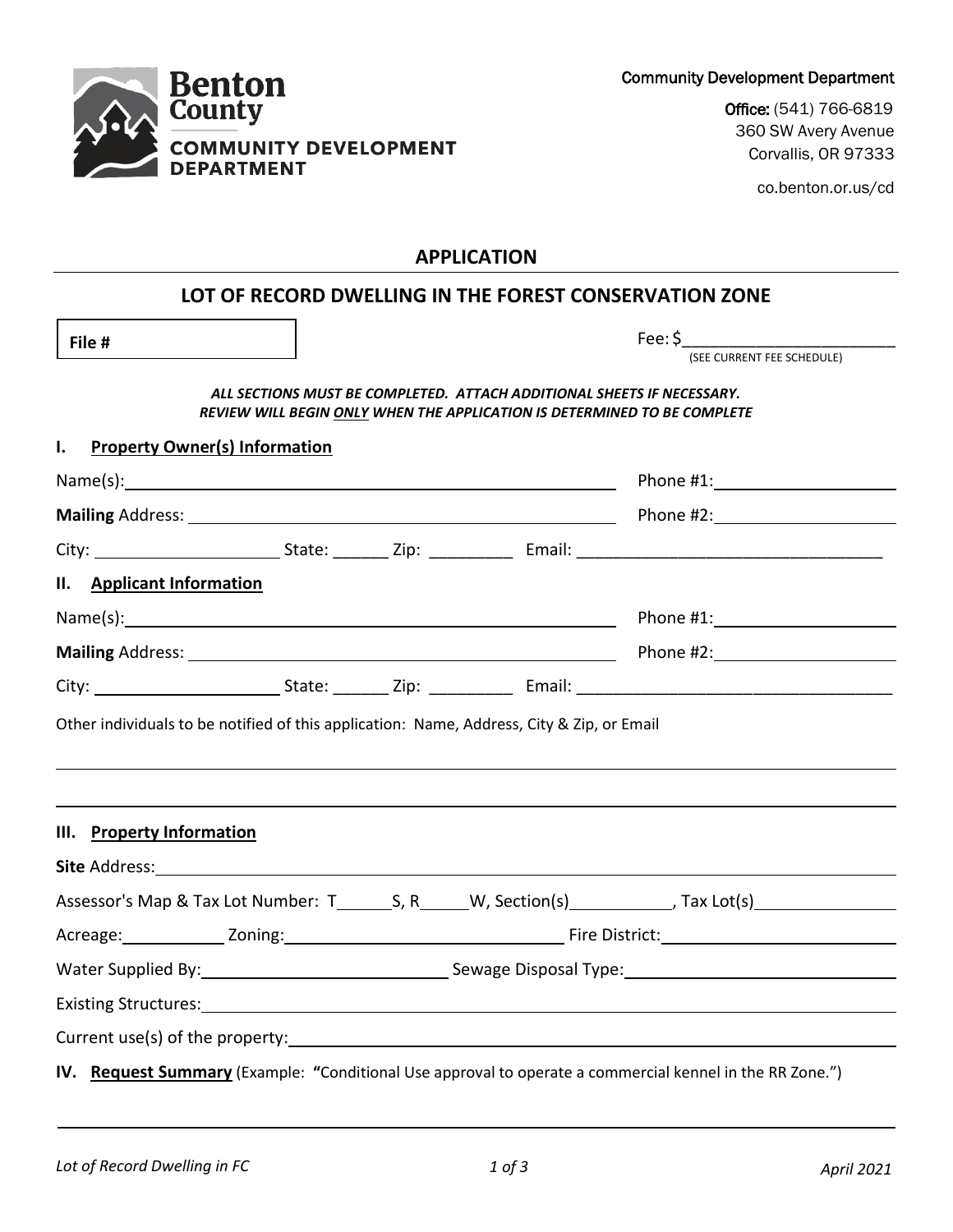**V. Attached Documentation:** With all land use applications, the "burden of proof" is on the applicant. It is important that you provide **ALL** the information listed on the following pages at the time you submit your application. The processing of your application does not begin until the application is determined to be complete.

## **Please submit the following information:**

- 1. Recorded documents verifying that the lot or parcel on which the dwelling will be sited was lawfully created and was acquired by the present owner prior to January 1, 1985, or by devise or by intestate succession from a person who acquired the lot or parcel prior to January 1, 1985.
- 2. Identify by Assessor's Map and Tax Lot number any contiguous properties in the same ownership as the subject property. Also identify any contiguous properties that were in the same ownership as the subject property on November 4, 1993.
- 3. Is there currently a dwelling on any of the following: the subject property; contiguous property in the same ownership as the subject property; contiguous property that was in the same ownership as the subject property on November 4, 1993? A dwelling on any of these properties will preclude approval of a dwelling for the subject property.
- 4. For the entire tract (all contiguous properties in the same ownership), identify all of the soil types and the acreage in each soil type. For each soil type, determine the productivity rating (cubic feet per acre per year of wood fiber production), and multiply the productivity rating by the number of acres in the soil type; the result is the total timber production capability of the tract. If this number exceeds 5000 cubic feet per year, a lot-of-record dwelling cannot be approved. [The soil type is determined from the US Soil Conservation Service "Soil Survey of Benton County"; the productivity rating is determined from tables prepared by the Oregon Department of Forestry. Both sources are available at the Community Development Department]
- 5. Is the subject tract located within 1,500 feet of a public road that provides or will provide access to the tract? ["Public road" means a road over which the public has a right of use that is a matter of public record.] Please include the road name and County road number. Identify the road surface (paved, oil mat, gravel, dirt, etc.), width, and who is responsible for the maintenance of the road. To qualify, the road must be maintained and either paved or surfaced with rock. It cannot be a US Bureau of Land Management road, and it cannot be a US Forest Service road unless the road is paved to a minimum with of 18 feet, there is at least one defined lane in each direction and a maintenance agreement exists between the US Forest Service and landowners adjacent to the road, a local government or a state agency.
- 6. Attach a copy of the easement granting access to any proposed parcel that does not have frontage on a public road.
- 7. Attach an accurate scale drawing of the property, showing the locations of existing structures, roads, water supply, subsurface sewage system, easements, driveways, etc., and the tentative location of all proposed structures and improvements. Show setback distances to property lines for all improvements. Label all tax lot(s). The proposed dwelling and all other structures shall be sited in compliance with BCC Sections60.405 and 60.410.
- 8. Is the lot or parcel on which the dwelling will be sited within an area designated as a big game habitat area?